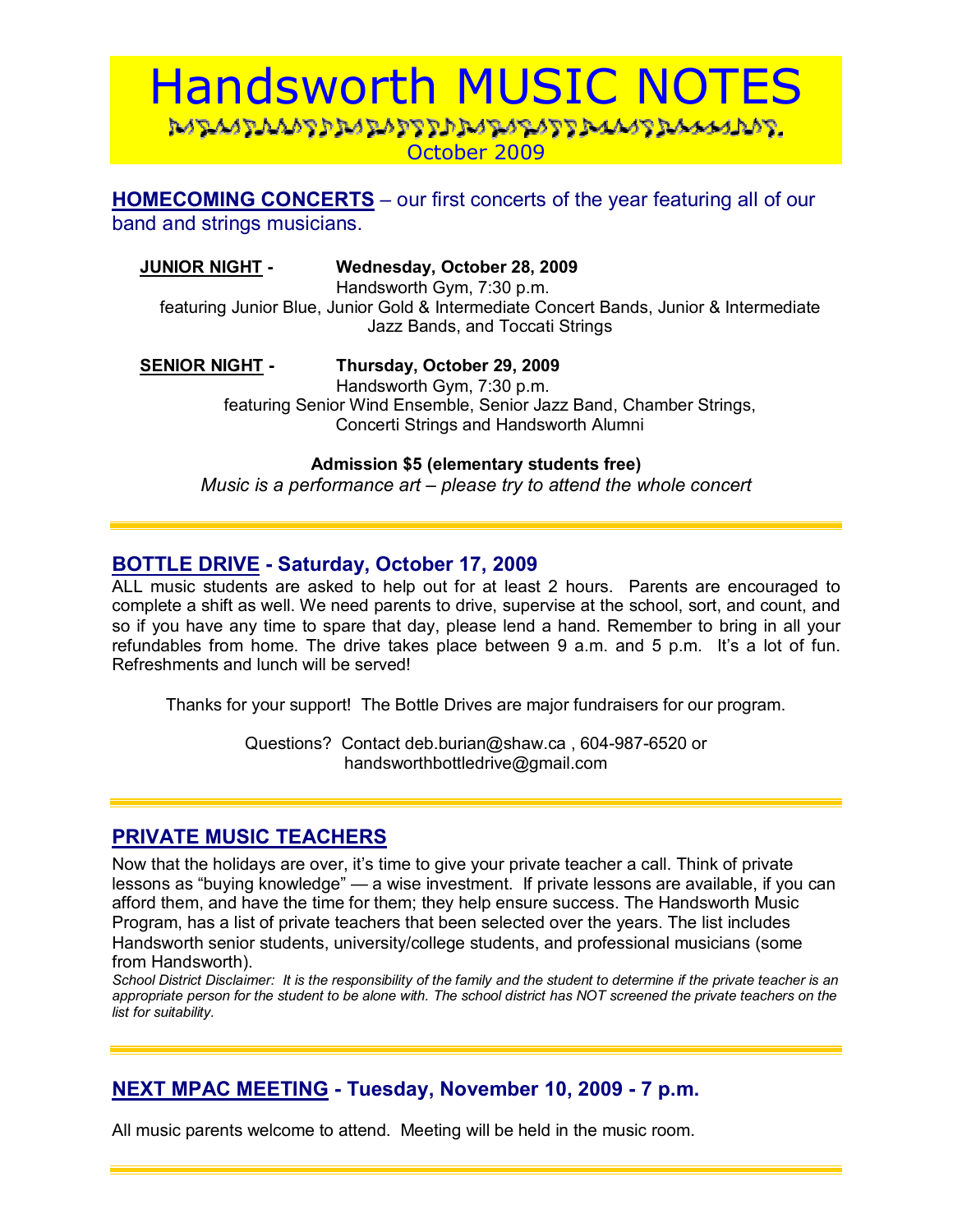# **BAND TOURS THIS YEAR**

- **33rd ANNUAL HANDSWORTH SENIOR WINDS RETREAT WEEKEND**  Another great success of music and bonding was held September 25-27 at Camp Miriam on **GABRIOLA ISLAND.** The cost of this retreat was \$155.
- **SENIOR WIND ENSEMBLE PERFORMANCE & HUMANITARIAN TOUR TO LIMA, CUZCO, AGUAS CALIENTES, & MACHU PICCHU** in **PERU,** March Break 2010. The cost for this tour, per student, is based on the number of touring musicians from the Senior Concert & Jazz Bands. The cost will be around \$3300. Initial deposit of \$300 (plus \$82 for insurance - optional) was due on Thursday, October 8, 2009.
- **JUNIOR & SENIOR JAZZ BAND TO THE BC INTERIOR JAZZ FESTIVAL IN KELOWNA,**  April 8-11, 2010. The cost for this tour, per student, is based on the number of musicians in the Jr. & Sr. Jazz Bands. The cost will be around \$400.
- **INTERMEDIATE CONCERT BAND & INTERMEDIATE JAZZ BAND IN KAMLOOPS,**  May 13-16, 2010. The cost for this tour, per student, is based on the number of musicians in the Intermediate Concert & Jazz Bands. The cost will be around \$400. Initial deposit of \$150 was due on Friday, October 9, 2009.

This is a change from the original Sun Peaks tour from April 23-25. This will allow four more students to join the team tour AND do their international school exchanges.

# **STRINGS ORCHESTRA TOUR THIS YEAR**

**SAN DIEGO / LOS ANGELES**, January 29 - February 2, 2010. Only one class of regular school will be missed. Performances in San Diego and Disneyland. The cost of the tour will be approximately \$1000 plus food and extras. Non-refundable deposit of \$300 is due by Thursday, October 22, 2009.

# **OTHER STRINGS INFO**

- THE PROJECT: Toward Cultural Harmony, a project with Sinfonia Orchestra of the Northshore (www.sinfonia.ca). Students are invited to participate in a series of workshops leading to their contribution to a professional musical composition and performance. Thanks to a grant from ARTSTARTS BC, Hussein Janmohamid will lead these with musicians from Sinfonia. The workshops begin on October 8th for 8 weeks. Please indicate interest to Peter Van Ooyen.
- Vancouver Symphony Orchestra and North Vancouver Honour High School Strings and Band. Rehearsals for select secondary students will begin in February, with a gala performance on March 29th.

# **STUDENT KUDOS**

Congratulations to the following students participating in ensembles at the BC Music Educatorís Conference from October 20-23, 2009:

- Strings players Brittany So, Max Lai, Matt Logan, and Hayden Sidey-Philips are participating in the BC Honour String Orchestra.
- Band musicians Trenton Galozo, Min Young Yoo, Jason Cyr, Polly Lee, and Lily Ye are participating in the BC Honour Wind Ensemble.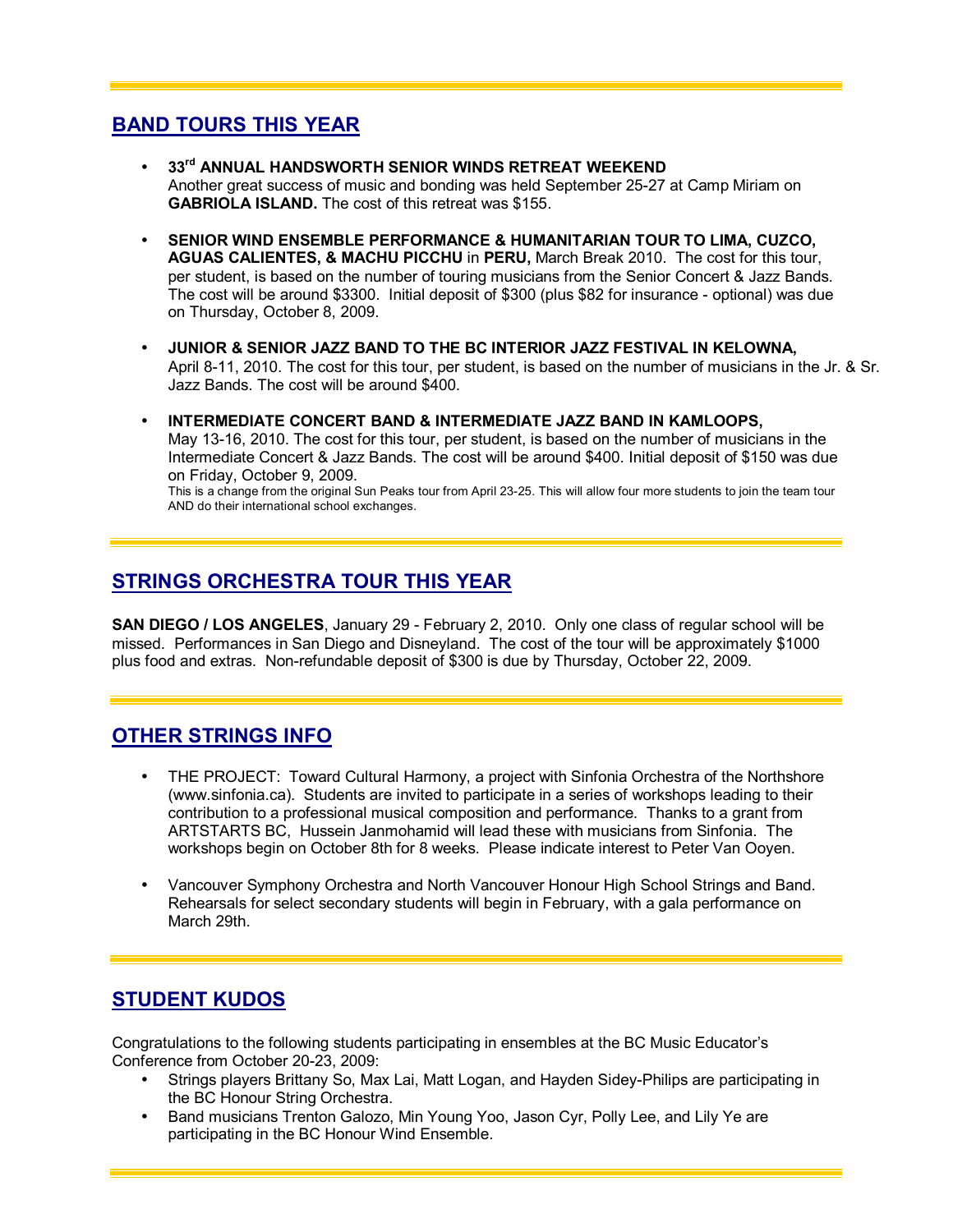## **UNIFORM INFORMATION**

On October  $8<sup>th</sup>$  or  $9<sup>th</sup>$ , music students received their uniform(s) pieces that are provided by the school. Please note that the following items are to be supplied by each student:

### **BLUE, GOLD, AND INTERMEDIATE CONCERT BANDS**

**JUNIOR AND INTERMEDIATE JAZZ BANDS**

WHITE long-sleeve dress shirts with collars BLACK dress pants

#### **TOCCATI STRINGS**

WHITE long-sleeve dress shirts / blouses with collars BLACK dress pants or knee-length skirts

#### **CONCERTI AND CHAMBERS STRINGS**

Boys: WHITE long-sleeve dress shirts with collars BLACK dress pants

Girls: BLACK long-sleeve dress shirts / blouses with collars BLACK dress pants or knee-length skirts

#### **SENIOR WIND ENSEMBLE & SENIOR JAZZ BAND**

BLACK long-sleeved dress shirts BLACK dress pants

#### **ALL GROUPS-All Black Dress Shoes and Black Socks/Stockings**

*.*

#### *Be an outstanding musician. Donít be the musician who stands out.*

*Parents, please help your student by ensuring they follow the uniform requirements. All shirts must be tucked into pants. Pants must be dress pants (no yoga pants, sweat pants or jeans). Running shoes are not permitted.* If you have any questions, please do not hesitate to contact our uniform coordinators: Kathleen Whyte (kjwhyte@shaw.ca), or Janet Holley (jlholley@shaw.ca).

# **STUDENT TOUR ACCOUNT FUNDRAISING**

Our Student Tour Account Fundraising program assists students (if they wish) in offsetting the costs for music tours throughout their years at Handsworth. This year we are offering the following fundraising opportunities:

**Innisbrook Giftwrap** - September 29 to October 16 (turn sales envelopes in by Oct. 19th) **Magazine Subscriptions** – October 14 (campaign runs for about a month)

**Purdy's Chocolates** - November (orders due by November 23rd)

These fundraisers are for the students themselves. The money raised by individual students goes into their own individual tour account, and can be withdrawn at any time to assist in covering the costs of music tours. For more information on this program please contact Carol Piercy at piercyburge@shaw.ca. For account balances contact Teresa Pedersen at teresa\_pedersen@scotiamcleod.com.

# **MPAC ASSISTANCE NEEDED**

We are in need of parent volunteers for the following easy tasks:

- Concert Programs (type in the names in MS Word a template is available).
- Posters create simple 8  $\frac{1}{2}$ " x 17" posters for each concert (we have someone to put them up).
- Person with a vehicle big enough to look after putting out and taking down the large  $(3x6)$

wooden concert sign at the corner of Capilano Road and Ridgewood.

Contact Carol Piercy at piercyburge@shaw.ca or 604-988-3516 if you can help.